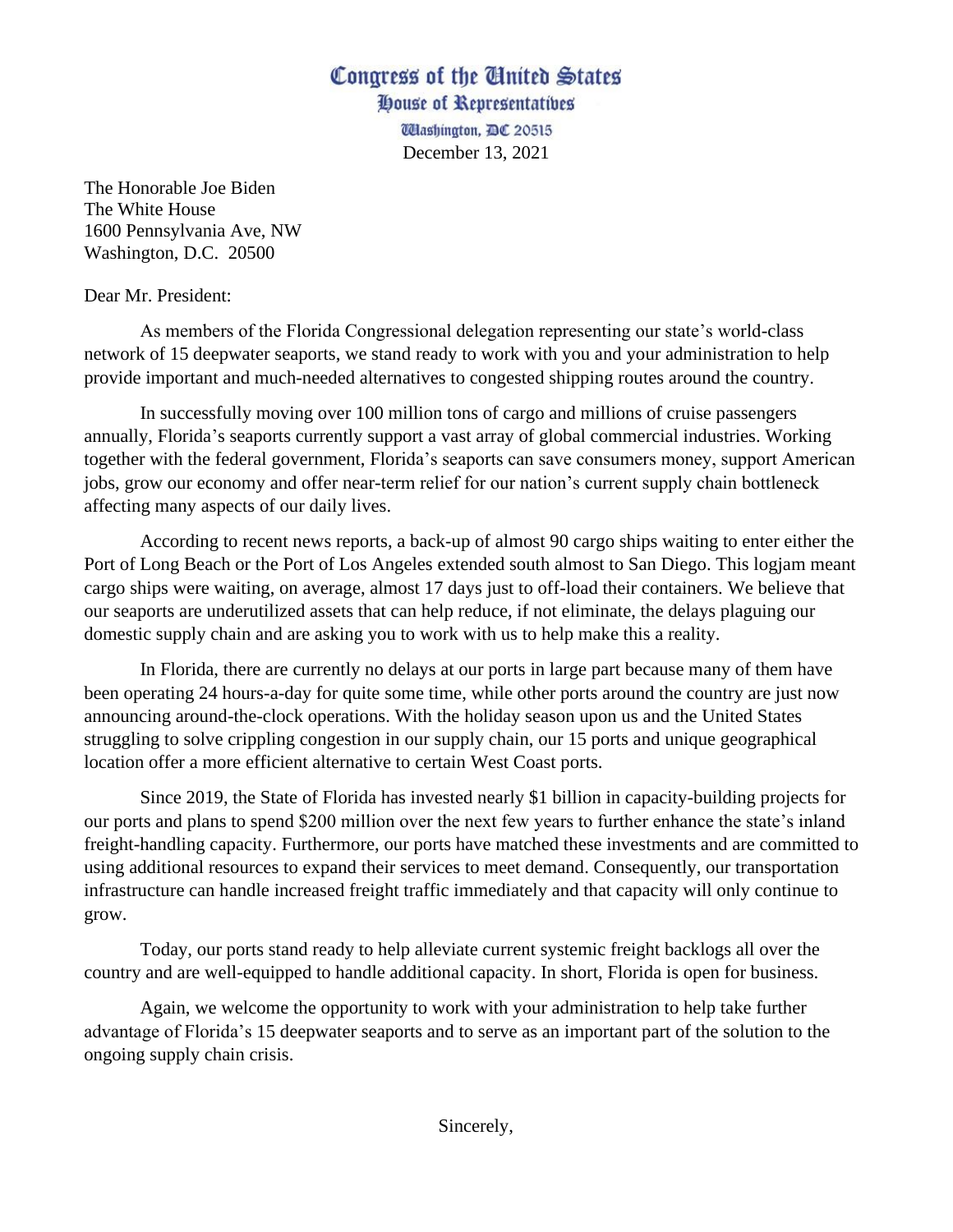$\sqrt{2}$ 

Member of Congress Member of Congress

Bill Posey Stephanie Murphy

Member of Congress Member of Congress

 $\mathcal{L}_{\mathcal{L}}$ 

Gus Bilirakis Carlos Giminez Member of Congress Member of Congress

 $\mathcal{U}_{\mathcal{U}}$  alupar

Maria Salazar Mike Waltz Member of Congress Member of Congress

 $\mathbb{Z}$ 

Neal P. Dunn, M.D. Brian Mast Member of Congress Member of Congress

 $\sqrt{N}$ elster

Daniel Webster Kat Cammack Member of Congress Member of Congress

Charlie Crist John H. Rutherdord

Vern Buchanan Mario Diaz-Balart

 $\bigcup_{\mu \in \Lambda} \bigcup_{\nu \in \Lambda} \bigcup_{\nu \in \Lambda} \bigcup_{\nu \in \Lambda} \bigcup_{\nu \in \Lambda} \bigcup_{\nu \in \Lambda} \bigcup_{\nu \in \Lambda} \bigcup_{\nu \in \Lambda} \bigcup_{\nu \in \Lambda} \bigcup_{\nu \in \Lambda} \bigcup_{\nu \in \Lambda} \bigcup_{\nu \in \Lambda} \bigcup_{\nu \in \Lambda} \bigcup_{\nu \in \Lambda} \bigcup_{\nu \in \Lambda} \bigcup_{\nu \in \Lambda} \bigcup_{\nu \in \Lambda} \bigcup_{\nu \in \Lambda} \bigcup_{\nu \in \Lambda} \bigcup_{\nu \in \Lambda}$ 

when wow and the following the computations

Member of Congress Member of Congress